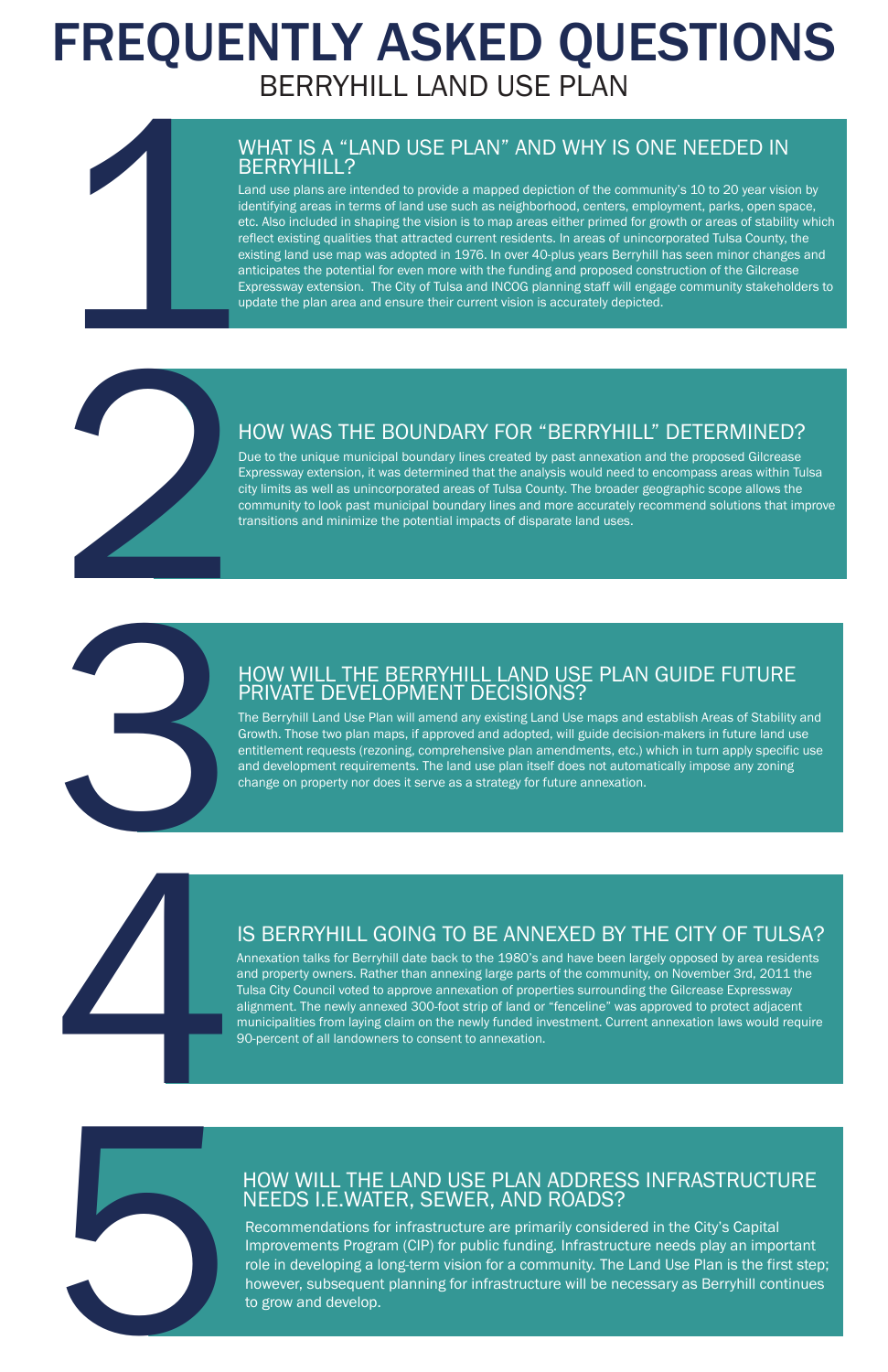# FREQUENTLY ASKED QUESTIONS BERRYHILL LAND USE PLAN

# 10 9





### HOW CAN WE MITIGATE THE POTENTIAL NEGATIVE IMPACTS OF THE GILCREASE EXPRESSWAY EXPANSION?

The Gilcrease Expressway is a major highway designed to connect L.L Tisdale to I-44 and completes the Western loop around the Tulsa metro area to provide relief of existing urban traffic congestion during peak periods as well as a new and more direct route to city attractions and points of interest in Tulsa. Establishing a vision and creating a land use plan are vital steps to help guide/manage future private development along the new Gilcrease route. While this effort does not specifically address all concerns of the project, official representatives and their contact information is provided below:

*Poe and Associates: Gene Wyckoff – gene.wyckoff@poeandassociates.com or (405) 949-1962x271 Garver: Kirsten McCullough – kjmccullough@garverusa.com or (918) 250-5922*

### WHY IS INCOG AND THE CITY OF TULSA STAFF PARTICIPATING IN THE BERRYHILL LAND USE PLAN?

The plan area includes land both within Tulsa city limits as well as unincorporated areas of Tulsa County. As such, planning services will be administered by professional staff of the respective jurisdictions in a joint City-County effort. INCOG staff (Tulsa County) currently provides planning, zoning, and land division services to promote harmonious development throughout the Tulsa Metropolitan Area, including all of unincorporated Tulsa County. The City of Tulsa planning staff will primarily provide administrative oversight to ensure that all stakeholders have the opportunity to participate and that the final plan draft can be presented for adoption by TMAPC and approval by both the Tulsa City Council and Tulsa Board of County Commissioners.

### WHAT IS THE ROLE OF THE CITIZEN ADVISORY TEAM AND HOW WERE THEY SELECTED?

Citizen Advisory Teams (CAT) are composed of volunteers, invited to serve by the plan area's City Councilor and County Commissioner. Staff works with the Councilor and Commissioner to achieve a healthy balance of homeowners/business owners, age groups, ethnic diversity, and others who are interested in shaping the future of the plan area. As a voluntary citizen group, the CAT does not have legal authority, nor is it bound by voting rules or quorum. Because all meetings sponsored by the City of Tulsa are open to the public, non-CAT members are welcome to attend and participate when the CAT has concluded agenda business, time permitting.

### HOW WILL BERRYHILL PUBLIC SCHOOLS BE INVOLVED DURING THE PROCESS?

As previously mentioned, a team of stakeholders who form the CAT for each plan area, work together with professional planning staff (INCOG and City of Tulsa) to resolve local development issues and provide recommendations to the TMAPC and elected officials for adoption and approval. If a representative from Berryhill Public Schools is not identified or is unable to serve on the CAT, we

encourage participation, as for all non-CAT members, by attending public events and meetings when

able.

### WHAT IS THE APPROVAL/ADOPTION PROCESS OF A LAND USE PLAN?

The Berryhill Land Use Plan will be completed once it has been both "adopted" and "approved." In general terms, a local planning commission (i.e., Tulsa Metropolitan Area Planning Commission) adopts the jurisdiction's master or comprehensive plan. However, the plan is not considered to be official until a municipality's elected body (i.e., Tulsa City Council) approves the plan. For this project, the final draft Berryhill Land Use map and Areas of Stability and Growth map will be adopted by the TMAPC and then approved by both the Tulsa City Council and Tulsa Board of County Commissioners.